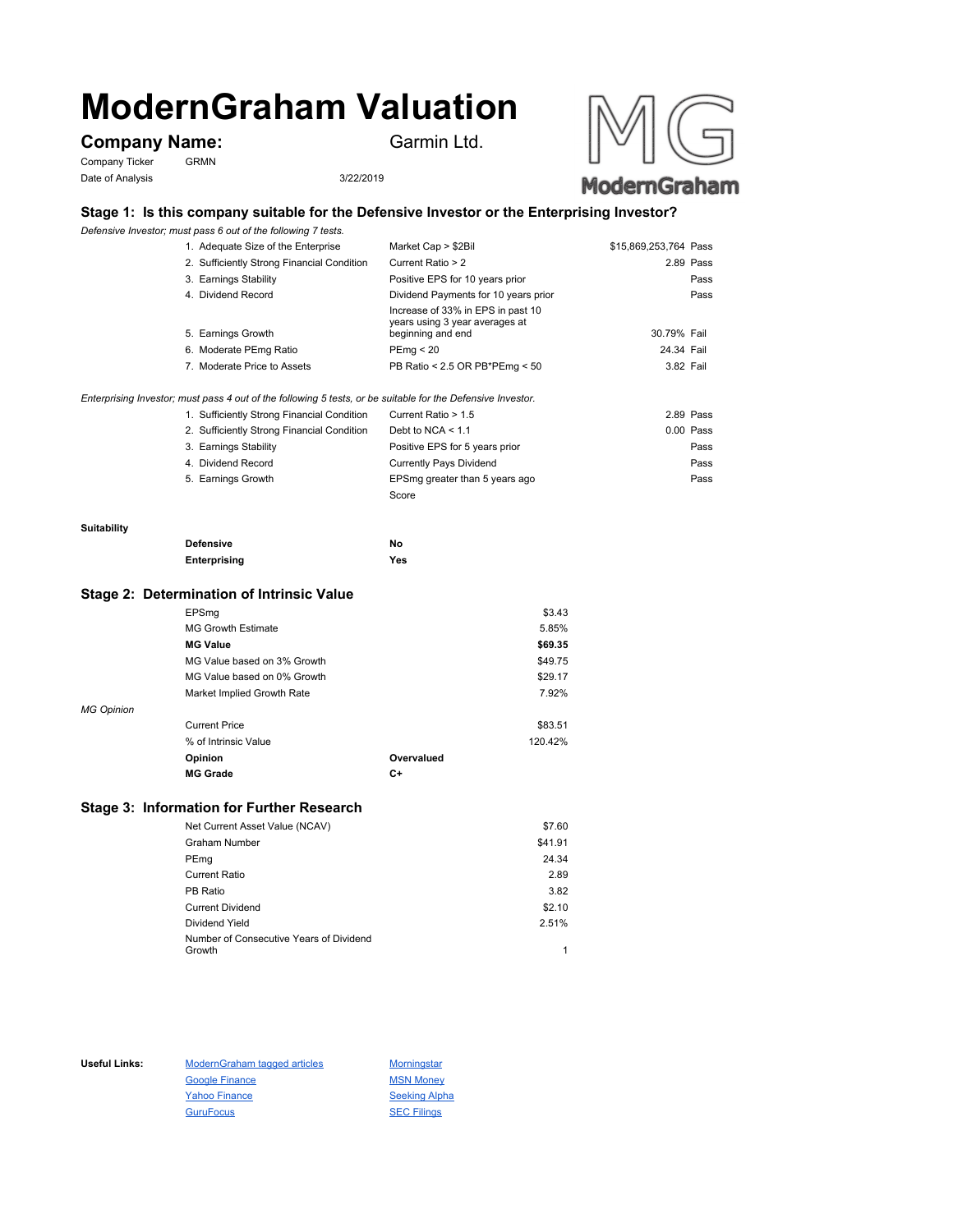| <b>EPS History</b> |        | <b>EPSmg History</b>                 |                 |
|--------------------|--------|--------------------------------------|-----------------|
| Next Fiscal Year   |        |                                      |                 |
| Estimate           |        | \$3.54 Next Fiscal Year Estimate     | \$3.43          |
| Dec2018            | \$3.66 | Dec2018                              | \$3.21          |
| Dec2017            | \$3.76 | Dec2017                              | \$2.92          |
| Dec2016            | \$2.73 | Dec2016                              | \$2.52          |
| Dec2015            | \$2.39 | Dec2015                              | \$2.47          |
| Dec2014            | \$1.88 | Dec2014                              | \$2.56          |
| Dec2013            | \$3.12 | Dec2013                              | \$2.94          |
| Dec2012            | \$2.76 | Dec2012                              | \$2.92          |
| Dec2011            | \$2.67 | Dec2011                              | \$3.10          |
| Dec2010            | \$2.95 | Dec2010                              | \$3.29          |
| Dec2009            | \$3.50 | Dec2009                              | \$3.28          |
| Dec2008            | \$3.48 | Dec2008                              | \$2.92          |
| Dec2007            | \$3.89 | Dec2007                              | \$2.39          |
| Dec2006            | \$2.35 | Dec2006                              | \$1.51          |
| Dec2005            | \$1.43 | Dec2005                              | \$1.01          |
| Dec2004            | \$0.95 | Dec2004                              | \$0.77          |
| Dec2003            | \$0.82 | Dec2003                              | \$0.65          |
| Dec2002            |        | \$0.66 Balance Sheet Information     | 12/1/2018       |
| Dec2001            |        | \$0.53 Total Current Assets          | \$2,665,368,000 |
| Dec2000            |        | \$0.53 Total Current Liabilities     | \$921,313,000   |
| Dec1999            |        | \$0.32 Long-Term Debt                | \$0             |
|                    |        | <b>Total Assets</b>                  | \$5,382,858,000 |
|                    |        | Intangible Assets                    | \$417,080,000   |
|                    |        | <b>Total Liabilities</b>             | \$1,219,884,000 |
|                    |        | Shares Outstanding (Diluted Average) | 190,178,000     |